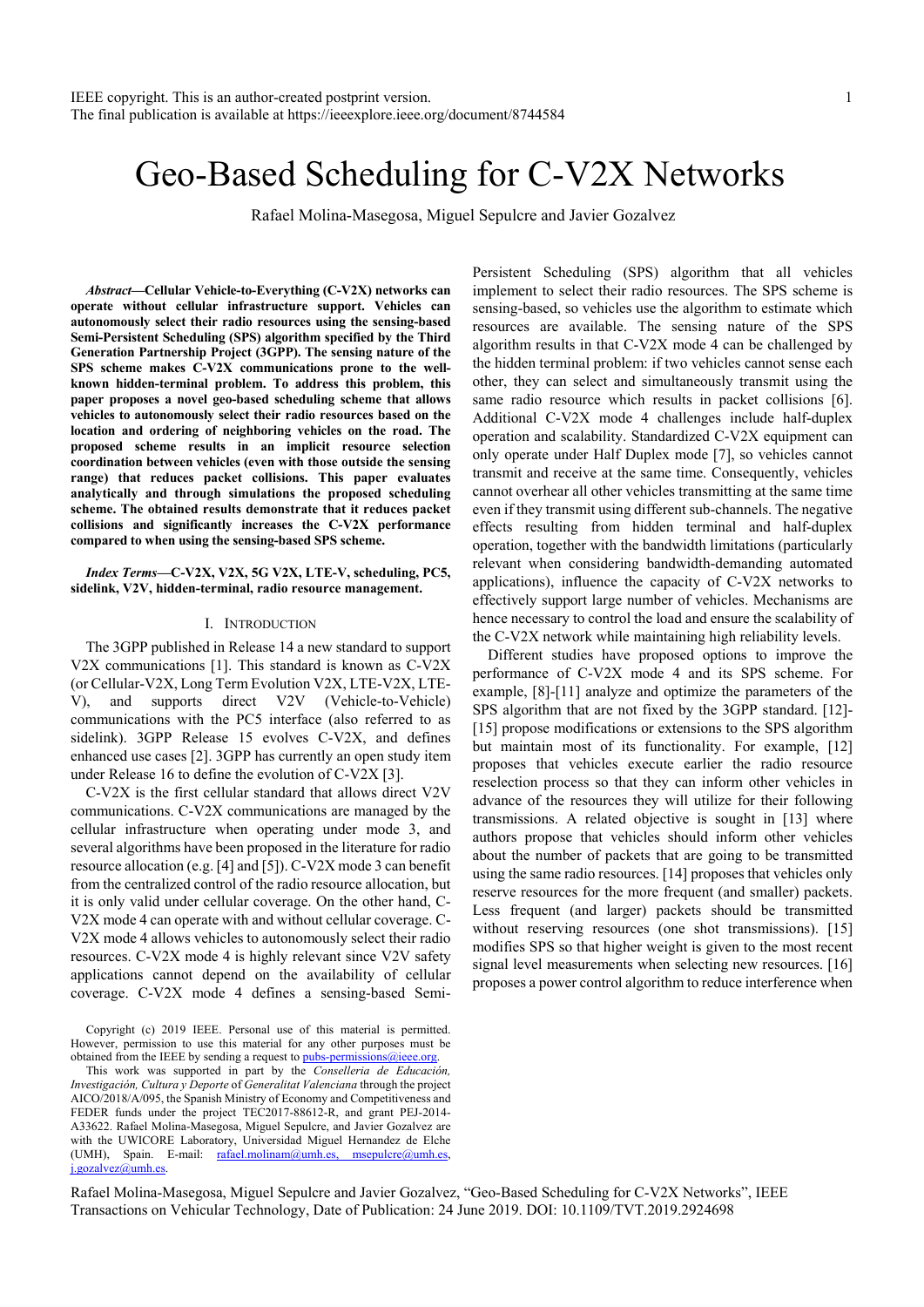the channel load is high. A different alternative to control the channel load is packet dropping, which is evaluated in [17]. All these proposals improve the performance of SPS and C-V2X mode 4. However, they are still affected by the challenges previously discussed, and in particular by the hidden-terminal problem that limits their gains. Combatting the hidden terminal problem requires vehicles to be aware of which radio resources are used by vehicles beyond their sensing range. This is the objective of this study that proposes a novel geo-based scheduling scheme for C-V2X Mode 4 that combats the hidden terminal challenge.

The proposed geo-based scheduling scheme selects radio resources based on the location of vehicles and their ordering on the road. The ordering is estimated using the location and speed information received in the vehicles' beacons. Beacons are referred to as CAMs (Cooperative Awareness Messages) in European Telecommunications Standards Institute (ETSI) standards and BSMs (Basic Safety Messages) in Society of Automotive Engineers (SAE) standards. All vehicles autonomously select their radio resources following the geographical ordering of the vehicles on the road. This coordinated process reduces packet collisions even with vehicles beyond the sensing range. The performance of the proposed scheme is analyzed analytically and through network simulations in highway scenarios. The results demonstrate that the geo-based scheduling scheme reduces packet collisions and significantly increases the C-V2X Mode 4 performance compared to when using the sensing-based SPS scheme.

## II. C-V2X COMMUNICATIONS

C-V2X mode 4 vehicles autonomously select their radio resources or sub-channels to transmit their data and control information [18]. A sub-channel is defined in C-V2X as a group of Resource Blocks (RBs) in the same 1ms sub-frame (Fig. 1). C-V2X divides its 10MHz (or 20MHz) channels into 1ms subframes and RBs of 180 kHz each. The data is transmitted over Transport Blocks (TBs), and the control information is transmitted in Sidelink Control Information (SCI) messages. Each TB contains a full packet (e.g. a beacon), and has an associated SCI that must be transmitted in the same sub-frame and occupies 2 RBs. The SCI includes important information that must be correctly received to decode the associated TB, and that includes among others: the Modulation and Coding Scheme (MCS) used to transmit the TB, the sub-channels occupied by the TB, and the resource reservation interval. This interval indicates how often the vehicle intends to use the selected sub-channels. It is equal to 100ms if vehicles transmit 10 beacons or packets per second (i.e. 10pps); 50ms for 20pps, and 20ms for 50pps. Vehicles reserve the selected sub-channels for *Reselection Counter* consecutive transmissions so that other vehicles can accurately estimate which sub-channels are occupied. *Reselection Counter* is a random number selected between: 5 and 15 for 10pps; 10 and 30 for 20pps; and 25 and 75 for 50pps. It is decremented by one after each packet transmission, and the vehicle must select with probability (1-*P*) new sub-channels when *Reselection Counter* is equal to zero. Following [8], *P* is configured in this study equal to 0.

Vehicles select their sub-channels using the sensing-based SPS scheme defined in 3GPP Release 14 [18]. Vehicles are required to continuously sense the transmissions in all subchannels to avoid selecting sub-channels that are used by other vehicles. To select its sub-channels, a vehicle must first identify the Selection Window (SW) where it can search for the candidate sub-channels. The SW is illustrated in Figure 1, and is defined as the time period between the time *T* at which the the vehicle wants to reserve a sub-channel and *T* plus the maximum transmission latency. This latency is defined in the 3GPP standard [18] and is equal to 100ms, 50ms and 20ms when vehicles transmit 10pps, 20pps and 50pps, respectively. Within SW, the vehicle identifies all the Candidate Single-Subframe Resources (CSRs). A CSR is a group of adjacent subchannels within the same sub-frame where the SCI+TB to be transmitted fits. The vehicle then creates a list  $L_1$  with all the CSRs in SW except those for which the vehicle: (1) has received in the previous 1000 sub-frames an SCI from another vehicle indicating that it will utilize this CSR at the same time that the vehicle will need it to transmit any of its next packets; and (2) has measured an average Reference Signal Received Power (RSRP) in the associated TB higher than a pre-defined threshold (equal to  $-120$ dBm in this study). If  $L_1$  does not include at least 20% of all CSRs in SW, the vehicle increases the RSRP threshold by 3dB and generates a new list *L1*. This process is repeated until  $L_1$  includes at least 20% of all CSRs in SW. The vehicle then creates a second list *L2* that includes the CSRs from  $L_1$  with the lowest average RSSI (Received Signal Strength Indicator). The average RSSI is computed over all its RBs and over the previous  $T_{CSR}$ *i* $\cdot$ *T<sub>IPI</sub>* sub-frames ( $j \in \mathbb{N}$ ), where  $T_{IPI}$  is equal to 100, 50 and 20 when vehicles transmit 10pps, 20pps and 50pps respectively (Fig. 1). *j* is defined as  $1 \le j \le 10$ for 10pps,  $1 \le j \le 20$  for 20pps, and  $1 \le j \le 50$  for 50pps. The total number of CSRs in  $L_2$  must be equal to 20% of all CSRs in SW. Finally, the vehicle randomly chooses one of the CSRs in *L2*, and utilizes it for the next *Reselection Counter* packet transmissions. New resources must be selected if a packet to be transmitted does not fit in the CSR previously reserved. It should be noted that current 3GPP standards only consider half duplex operation for C-V2X radios, i.e. a vehicle cannot transmit and receive at the same time [7].



Fig. 1. C-V2X mode 4 channelization and scheduling for 10 pps [19].

#### III. GEO-BASED SCHEDULING

The objective of the geo-based scheduling is to reduce packet collisions by coordinating the selection of sub-channels between vehicles, even between vehicles that cannot sense each other. To this aim, vehicles exploit the geographical location exchanged through beacons to form a virtual queue. The order of the vehicles in the virtual queue is used by the proposed geobased scheduling to deterministically select the sub-channels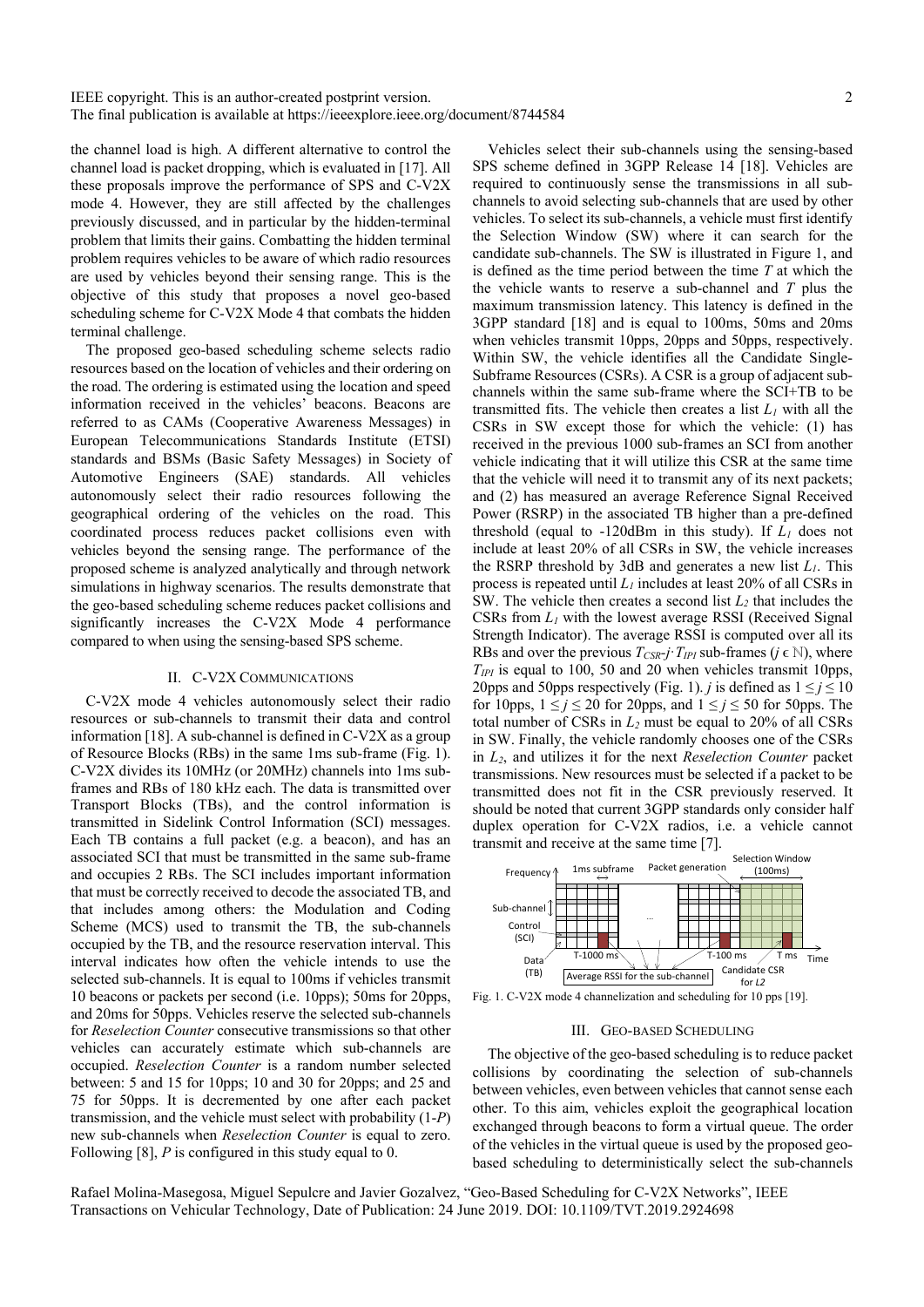that will be used by each vehicle to transmit. This deterministic selection has been designed to maximize the distance between two vehicles using the same sub-channel, and therefore minimize packet collisions.

To achieve its objectives, the proposed scheme organizes the use of sub-channels into *Pools* that are common to all vehicles. A *Pool* is defined as the set of sub-channels included in all the sub-frames within a given time period. This time period is here set up equal to the packet transmission interval of beacons. A *Pool* has a total of *N* sub-channels:

$$
N = SF \cdot SC = \frac{1000}{\lambda} \cdot SC \tag{1}
$$

where *SF* is the number of 1ms sub-frames in the *Pool* and *SC* is the number of sub-channels per sub-frame. *SF* is set equal to  $1000/λ$ , where  $λ$  is the packet transmission frequency in pps (i.e. the inverse of the packet transmission interval). Fig. 2 illustrates the organization of a *Pool*. All vehicles are time-synchronized at the *Pool* level since they are synchronized at the sub-frame level (following 3GPP specifications [20]) and sub-frames are numbered using the Direct Frame Number (DFN) [21]; the DFN can be derived even if there is no cellular coverage. This does not imply that vehicles generate their beacons at the same time. The proposed scheduling scheme is completely distributed and is executed by all vehicles at the end of the time period that defines a *Pool*. It operates as follows:

- 1. All vehicles estimate at the end of a *Pool* the location of their neighboring vehicles. To this aim, vehicles use the location, speed and *TimeStamp* data transmitted by neighboring vehicles in their last beacons.
- 2. Each vehicle builds a virtual queue and orders all its neighboring vehicles in the queue based on their geographical location. The position of a vehicle in the queue is represented by an integer number referred to as *PosIndex*. *PosIndex* can take values between 0 and *N*-1 where *N* is equal to the number of sub-channels in a *Pool*. Vehicles attach their *PosIndex* to their beacons<sup>1</sup>.
- 3. To compute their *PosIndex*, vehicles take into account the ordering of vehicles in the queue and the *PosIndex* information transmitted by neighboring vehicles. If a vehicle overhears that its preceding vehicle has a *PosIndex* equal to *X*, it chooses a *PosIndex* equal to *X*+1. If a vehicle does not detect any neighboring vehicle, it maintains its last *PosIndex* value.
- 4. Vehicles select their sub-channel(s) for transmission based on their *PosIndex*. Packet collisions can then be avoided if all vehicles correctly estimate their *PosIndex*. Such collisions are unavoidable if there are more vehicles than sub-channels in a *Pool*. However, if this is the case, the geobased scheduling scheme maximizes the distance between vehicles that share the same sub-channels.

TABLE I. VARIABLES

| Variable                   | Definition                                                 |  |  |  |  |
|----------------------------|------------------------------------------------------------|--|--|--|--|
| β                          | Traffic density (vehicles per meter)                       |  |  |  |  |
| $\delta$ hd. $\delta$ sen. | Probability of not correctly receiving a packet due to HD, |  |  |  |  |
| $\delta$ pro, $\delta$ col | SEN, PRO and COL errors, respectively                      |  |  |  |  |
| $\Delta PI_{tr}$           | Difference between PosIndex of vehicles $v_t$ and $v_r$    |  |  |  |  |
| $d_{tu}$                   | Distance between $v_t$ and its preceding vehicle u         |  |  |  |  |
| $\lambda$                  | Packet transmission frequency (pps)                        |  |  |  |  |
| 2M                         | Length of the Random Transmission Window                   |  |  |  |  |
| N                          | Number of sub-channels in a Pool                           |  |  |  |  |
| $N_P$                      | Number of sub-channels occupied by the transmitted packet  |  |  |  |  |
| $PL_u$                     | PosIndex of vehicle $u$                                    |  |  |  |  |
| PR                         | Center of the Random Transmission Window                   |  |  |  |  |
| $P_{SEN}$                  | Sensing power threshold                                    |  |  |  |  |
| SC                         | Number of sub-channels in a sub-frame                      |  |  |  |  |
| $\mathfrak{SC}(PI)$        | First sub-frame in the sub-frame $s(PI)$                   |  |  |  |  |
| SF                         | Number of 1ms sub-frames in a Pool                         |  |  |  |  |
| $s$ f(PI)                  | Sub-frame in the Pool corresponding to PosIndex PI         |  |  |  |  |
| U                          | Number of detected preceding vehicles                      |  |  |  |  |
| $\mu$ , $\eta$             | Weighting parameters for PosIndex estimation               |  |  |  |  |
| w                          | Number of transmissions in normal mode between two         |  |  |  |  |
|                            | consecutive transmissions in random mode                   |  |  |  |  |
| Wmin, Wmax                 | Minimum and maximum value of $w$                           |  |  |  |  |
|                            |                                                            |  |  |  |  |



Fig. 2. *Pool* organization for λ=50pps (*SF*=20), *SC*=4 and *N*=80.

#### *A. Location estimation and virtual queues*

All vehicles estimate the location of their neighboring vehicles at the end of each *Pool* and using the information included in their last beacon. The location of a neighboring vehicle is estimated as the sum of the location included in its last beacon<sup>2</sup> plus the distance traveled since such last beacon was generated<sup>3</sup>. Similarly, each vehicle estimates its own location at the end of a *Pool* considering the location it included in its last beacon and the distance travelled since the last beacon was generated. Vehicles then order their neighboring vehicles in a virtual queue based on their estimated geographical location. The process followed to estimate the location of vehicles is robust against low GNSS location accuracies, and guarantees that all vehicles estimate the same location for a given neighboring vehicle. Consequently, all vehicles equally order their neighboring vehicles in their virtual queues, and will not select the same *PosIndex*. In addition, the scheduling scheme is robust against errors in the ordering of vehicles in the queue since all vehicles identify the same order.

#### *B. PosIndex estimation*

Vehicles use the virtual queue to estimate their *PosIndex* considering only their preceding vehicles. If a vehicle does not detect any preceding vehicle, it maintains its last *PosIndex* value. We denote as *U* the number of detected preceding

<sup>&</sup>lt;sup>1</sup> This requires an overhead of 8 to 12 bits per beacon depending on the number of sub-channels per sub-frame. This overhead has been taken into account in our evaluation.

<sup>&</sup>lt;sup>2</sup> For robustness, we only consider vehicles from which at least one of their last ten beacons has been received.

<sup>&</sup>lt;sup>3</sup> This distance is equal to the multiplication of the time elapsed since the last beacon was generated and the vehicles' speed (included in the beacons). The beacons also include the parameter *TimeStamp* that indicates the time at which the last beacon was generated.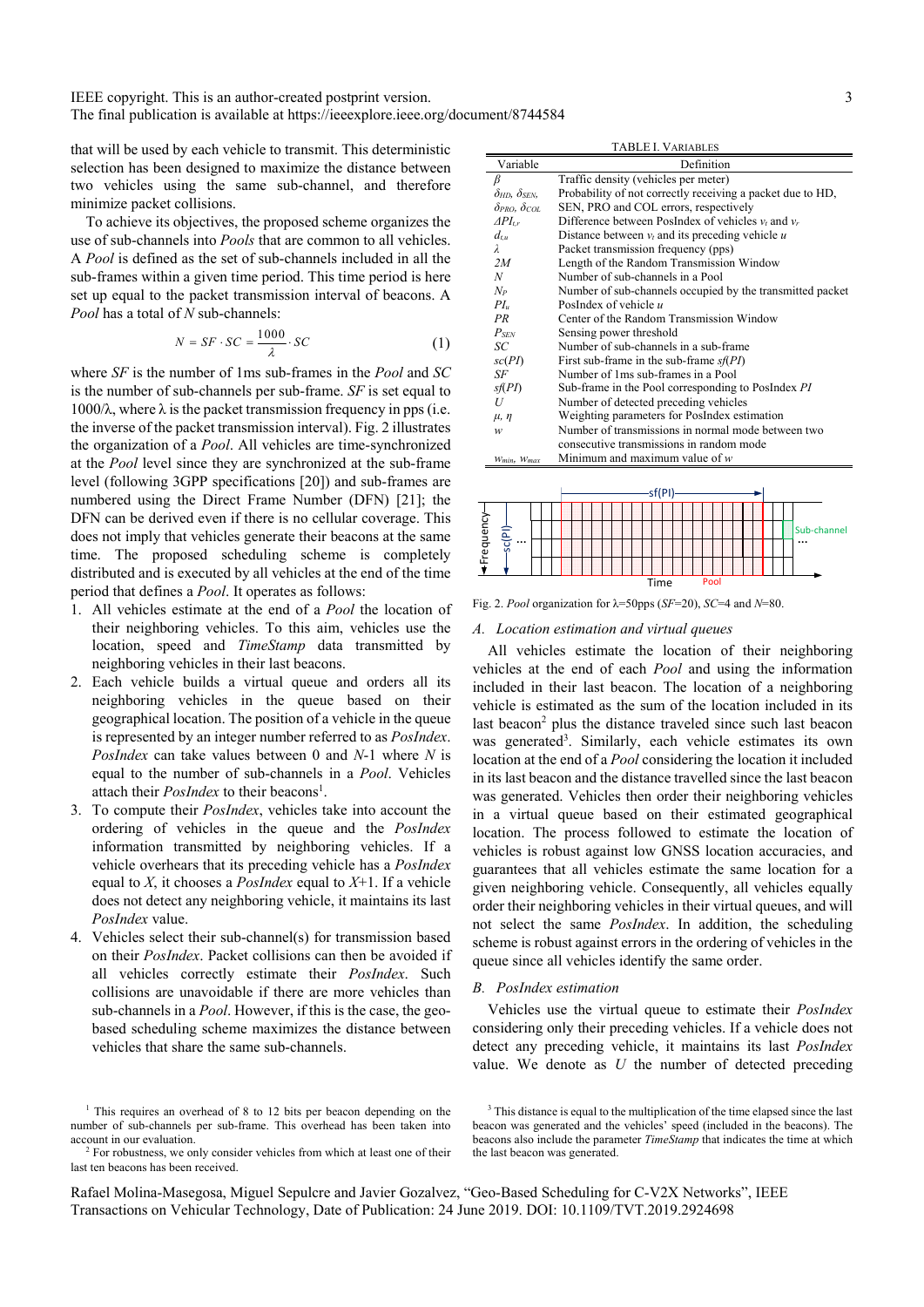IEEE copyright. This is an author-created postprint version.

The final publication is available at https://ieeexplore.ieee.org/document/8744584

vehicles. Vehicles are numbered from 1 to  $U$  with vehicle  $v_I$ being the closest preceding vehicle to the vehicle  $v_t$  that is computing its *PostIndex*, and vehicle  $v_U$  the farthest. If the *PosIndex* of vehicle *u* is  $PI_u$  then vehicle *u*-1 should have a *PosIndex* equal to *PIu*+1. The maximum value for the *PosIndex* is *N*-1, so the vehicle that follows the vehicle with *PosIndex* equal to *N*-1 selects a *PosIndex* equal to 0. If all vehicles were perfectly ordered, vehicle *vt* should just check the *PosIndex* of preceding vehicle  $v_1$  and select its *PosIndex* equal to  $PI_1+1$ . However, there can be errors in the estimation of the *PosIndex*, and hence  $v_t$  has to check the *PosIndex* of all its preceding vehicles.  $v_t$  computes then its *PosIndex* as:

$$
PI_{t} = \arg \max_{PI} \sum_{u=1}^{U} \Phi\left(PI, PI_{u} + u\right) \tag{2}
$$

where

$$
\Phi(X,Y) = \begin{cases} 1 & \text{if } X = Y \\ 0 & \text{if } X \neq Y \end{cases}
$$
 (3)

Equation (2) weights equally the *PosIndex* of all the preceding vehicles for robustness. However, it is not optimal to rapidly update the *PosIndex* values when there is a change in the ordering of vehicles in the queue. This is illustrated in Fig. 3 where *vt* needs to compute its *PostIndex*. Let's suppose that the vehicle has detected three preceding vehicles in its sensing range, and their *PosIndex* are equal to 9, 15 and 16, respectively. The vehicle computing the *PosIndex* should select a *PosIndex* equal to 12 since the correct ordering of the preceding vehicles should be 9, 10 and 11 (vehicle 9 has a preceding vehicle with *PosIndex* equal to 8). However, vehicles with *PosIndex* equal to 15 and 16 have not yet modified their *PosIndex*, and (2) results in that  $v_t$  selects a *PosIndex* equal to 17. This vehicle will only select the correct *PosIndex* (i.e. 12) when vehicle 15 updates its *PosIndex*. The *PosIndex* could be updated faster if it was chosen only as a function of the *PosIndex* of the farthest vehicle. However, this will make the scheme very unreliable if a single vehicle incorrectly estimates its *PosIndex*. There is then a trade-off between robustness and speed to update the *PosIndex* values, and we propose to address it by replacing (2) with (4):

$$
PI_{t} = \arg \max_{PI} \sum_{u=1}^{U} \Phi\left(PI, PI_{u} + u\right) \cdot \left(\mu + \eta \cdot d_{t,u}\right) \tag{4}
$$

where  $d_{t,u}$  is the distance between  $v_t$  and each of its preceding vehicles.  $\mu$  and  $\eta$  are weighting parameters. A high  $\mu/\eta$ increases the robustness of the *PosIndex* estimation, while a low *µ/η* increases the speed to update the *PosIndex* when there are changes in the ordering.  $\mu$  and  $\eta$  are set equal to 10 and 0.1 to achieve a compromise between robustness and speed.

## *C. Sub-channel selection*

Vehicles select their sub-channel(s) from the *Pool* based on their *PosIndex*. The organization of a Pool is illustrated in Fig. 2. We number the sub-frames in a *Pool* from 0 to *SF*-1 and the sub-channels in a frame from 0 to *SC*-1. A vehicle with *PosIndex* equal to *PI* selects a sub-channel in the sub-frame:

$$
sf(PI) = PI \bmod SF
$$
 (5)

where *X mod Y* is the modulo operation. Let's suppose that the



Fig. 3. Illustration of trade-offs in the *PosIndex* estimation.

vehicle has to transmit a packet that occupies  $N_p$  sub-channels (with  $N_p \geq 1$ ). The first sub-channel that the vehicle with *PosIndex PI* selects in sub-frame *sf*(*PI*) is the sub-channel numbered *sc*(*PI*) with:

$$
sc(PI) = 2 \cdot R(PI) \cdot N_p \mod SC + \left[ \frac{2 \cdot R(PI) \cdot N_p}{SC} \right] \cdot N_p \tag{6}
$$

and

$$
R(PI) = \left\lfloor \frac{PI}{SF} \right\rfloor \cdot \text{mod} \left\lfloor \frac{SC}{N_p} \right\rfloor \tag{7}
$$

If  $N_p > 1$ , the vehicle selects the sub-channels numbered  $\frac{sc(PI)}{dr}$  to  $\frac{sc(PI)}{dr} + N_p$  -1 in sub-frame  $\frac{sf(PI)}{dr}$ . If there are more vehicles in the scenario than available sub-channels, vehicles with the same *PosIndex* will share the same sub-channel(s). However, the scheme maximizes the distance between vehicles that share the same sub-channel(s). This minimizes the interference and reduces the risk of packet collisions. It should be noted that the proposed sub-channel selection process is valid for different packet sizes. The modulation and coding scheme (MCS) can be adapted to fit a packet into  $N_p$  subchannels with *Np* between 1 and *SC*.

## *D. Randomization*

The proposed scheme avoids packet collisions between vehicles (even with vehicles outside the sensing range) if the *PosIndex* values are correctly estimated. Most errors in the *PosIndex* estimation are rapidly detected and fixed by the proposed scheme. However, some errors could persist over time and degrade the performance as illustrated in Fig. 4. Let's suppose that vehicles in the left group of Fig. 4.a cannot sense the vehicles on the right group. In this case, vehicles compute their *PosIndex* independently of the *PosIndex* values of the vehicles in the other group. It could then happen that the last vehicle of the left group has the same *PosIndex* as the first vehicle of the right group. When the two groups get closer and vehicles start sensing each other (Fig. 4.b), the transmissions from the two vehicles with the same *PosIndex* will collide. These vehicles will not be able to detect the packet collision that will persist over time. In addition, nearby vehicles will not receive the packets from the two vehicles that collide, so the following vehicle  $(2<sup>nd</sup>$  vehicle in the right group) will select their *PosIndex* (Fig. 4.b). This error will propagate (Fig. 4.c) and the transmissions from all vehicles will collide since they all end up selecting the same *PosIndex* value.

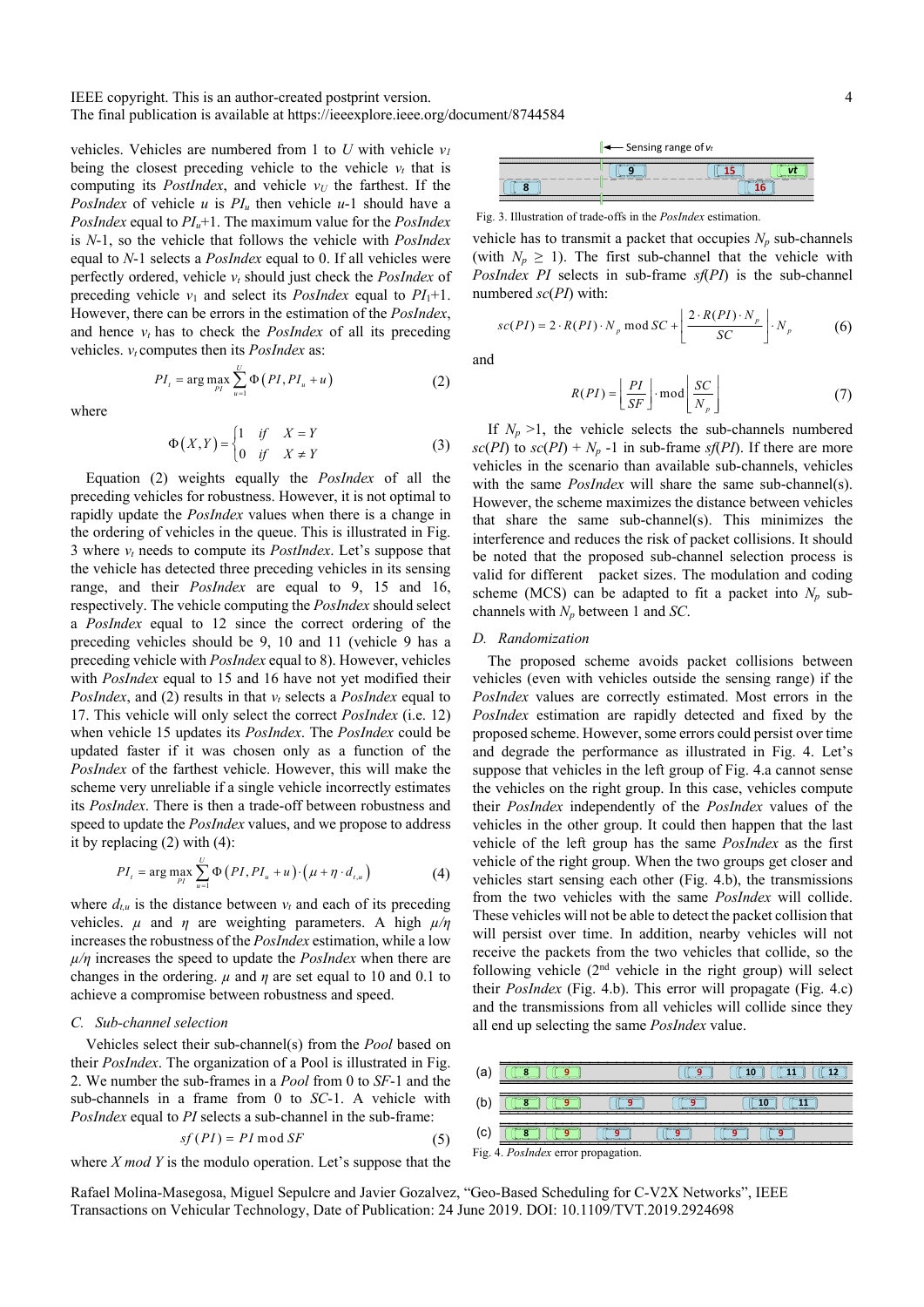To avoid these errors, we introduce some randomization in the proposed scheduling scheme. In particular, each vehicle is requested to transmit one out of *w* packets in a sub-channel(s) selected randomly. These packets still include the *PosIndex* estimated following the process previously explained. *w* is randomly chosen between *wmin*=5 and *wmax*=15 for λ=10pps, between  $w_{min}$ =10 and  $w_{max}$ =30 for  $\lambda$ =20pps, and between  $w_{min}$ =25 and  $w_{max}$ =75 for  $\lambda$ =50pps. These values have been chosen considering that 3GPP specifications allow C-V2X mode 4 vehicles to use the same sub-channels between 0.5s (equal to  $w_{min}/\lambda$ ) and 1.5s (equal to  $w_{max}/\lambda$ ). We also consider these time limits for our scheme. The probability that a vehicle has to transmit using a randomly selected sub-channel is then:

$$
p^{ran} = \left(\frac{w_{\min} + w_{\max}}{2}\right)^{-1}
$$
 (8)

The random sub-channel(s) is selected from a set of subchannels that excludes the sub-channel(s) corresponding to the *PosIndex* of the vehicle. This set is chosen to maximize the distance with potentially colliding vehicles, and is referred to as Random Transmission Window. This distance can be maximized if a vehicle with *PosIndex PI* selects the Random Transmission Window around the sub-channel corresponding to the *PosIndex PR*:

$$
PR = \begin{cases} PI + \lceil N/2 \rceil - SF/2 & \text{if } SC \text{ mod } 2 = 0 \\ PI + \lceil N/2 \rceil & \text{if } SC \text{ mod } 2 = 1 \end{cases}
$$
(9)

Following this equation, the vehicle randomly selects a subchannel within the set of sub-channels identified by the *PosIndex* values included in the interval [(*PR*-*M*)mod*N*, (*PR*+*M*)mod*N*]. In this study, *M* has been set equal to 5, 2 and 1 for vehicles transmitting 10pps, 20pps and 50pps, respectively. These values have been chosen to guarantee with 99% probability that two vehicles with the same *PosIndex* can detect each other during their random transmissions. This will allow them to detect that they share the same *PosIndex* and that they have to correct them. For example, two vehicles do their random transmission in the same *Pool* with probability  $p^{ran}=0.1$ when  $\lambda$ =10pps. The probability that both vehicles randomly select the same sub-channel is  $1/(2M+1)=0.09$  ( $M=5$  for  $\lambda$ =10pps). Vehicles can then detect each other during their random transmissions with 99.1% probability.

The distance between potentially colliding vehicles is maximized if *PR*=*PI*+*N*/2. However, this value can generate half-duplex errors with nearby vehicles (e.g. those with *PosIndex* equal to *PI*+1 or *PI*-1) when *SC* is even. To avoid this, we subtract *SF*/2 in (9) when *SC* is even. Fig. 5 illustrates an example for a vehicle with *PosIndex* equal to 3, a pool with *N*=80 sub-channels (*SF*=20 and *SC*=4) and *M* equal to 1 (i.e. 50pps). The sub-channel corresponding to *PI*=3 is shaded in the figure. The sub-channels included in the Random Transmission Window are stripped in Fig. 5, and correspond to *PosIndex* values within the interval [52,54]. The random transmission within this interval can collide with the transmissions from vehicles with *PosIndex* 52 to 54. However, the impact of such collisions is mitigated by the distance between the colliding vehicles. Without the term SF/2 in (9), the Random Transmission Window would correspond to *PosIndex* values from 42 to 44 (sub-frames from 2 to 4), which could cause a half-duplex error between the vehicle with *PI*=3 (when it operates in random mode) and its adjacent vehicles with *PI*=2 and *PI*=4 (when they operate in normal mode).

The proposed scheduling scheme has been presented in all Section III considering scenarios with a single lane and driving direction. However, it is perfectly valid for scenarios with multiple lanes and driving directions since the order in the virtual queue is established based on the vehicles' location. Different driving directions increase the rate at which the *PosIndex* values change. However, Section VI demonstrates that the proposed scheduling scheme can cope with these changes, and significantly outperform sensing-based SPS.



Fig. 5. Random Transmission Window.

# IV. ANALYTICAL PERFORMANCE MODELS

The performance of the proposed scheduling scheme is compared against that achieved with sensing-based SPS. To this aim, this study evaluates analytically and through simulations their PDR (Packet Delivery Ratio) performance as a function of the distance between transmitter and receiver. The PDR is modelled following the approach presented in [19] to evaluate the performance of C-V2X mode 4 using sensing-based SPS. These models are here extended to analytically quantify the C-V2X performance when using the proposed geo-based scheduling scheme. To derive the PDR, we quantify the following four mutually exclusive types of transmission errors present in C-V2X:

- 1) Errors due to half-duplex transmissions (*HD*). A half-duplex error happens when a receiving vehicle is transmitting a packet in the same sub-frame. The packet is then lost since the receiving vehicle cannot transmit and receive in the same sub-frame. The scheduling scheme has hence an impact on HD errors that depend on the probability that two vehicles select the same sub-frame to transmit their packets.
- 2) Errors due to a received signal power below the sensing power threshold (*SEN*). A packet cannot be decoded if it is received with a signal power below the sensing power threshold *PSEN*. The probability of suffering an SEN error depends on the distance between transmitter and receiver, the sensing power threshold, the transmission power and the propagation, but not on the scheduling scheme.
- 3) Errors due to propagation effects (*PRO*). PRO errors are produced when the received signal power of a packet is higher than *PSEN*, but the experienced SNR (Signal to Noise Ratio) is not sufficient to correctly decode the packet. The SNR is computed considering only propagation effects and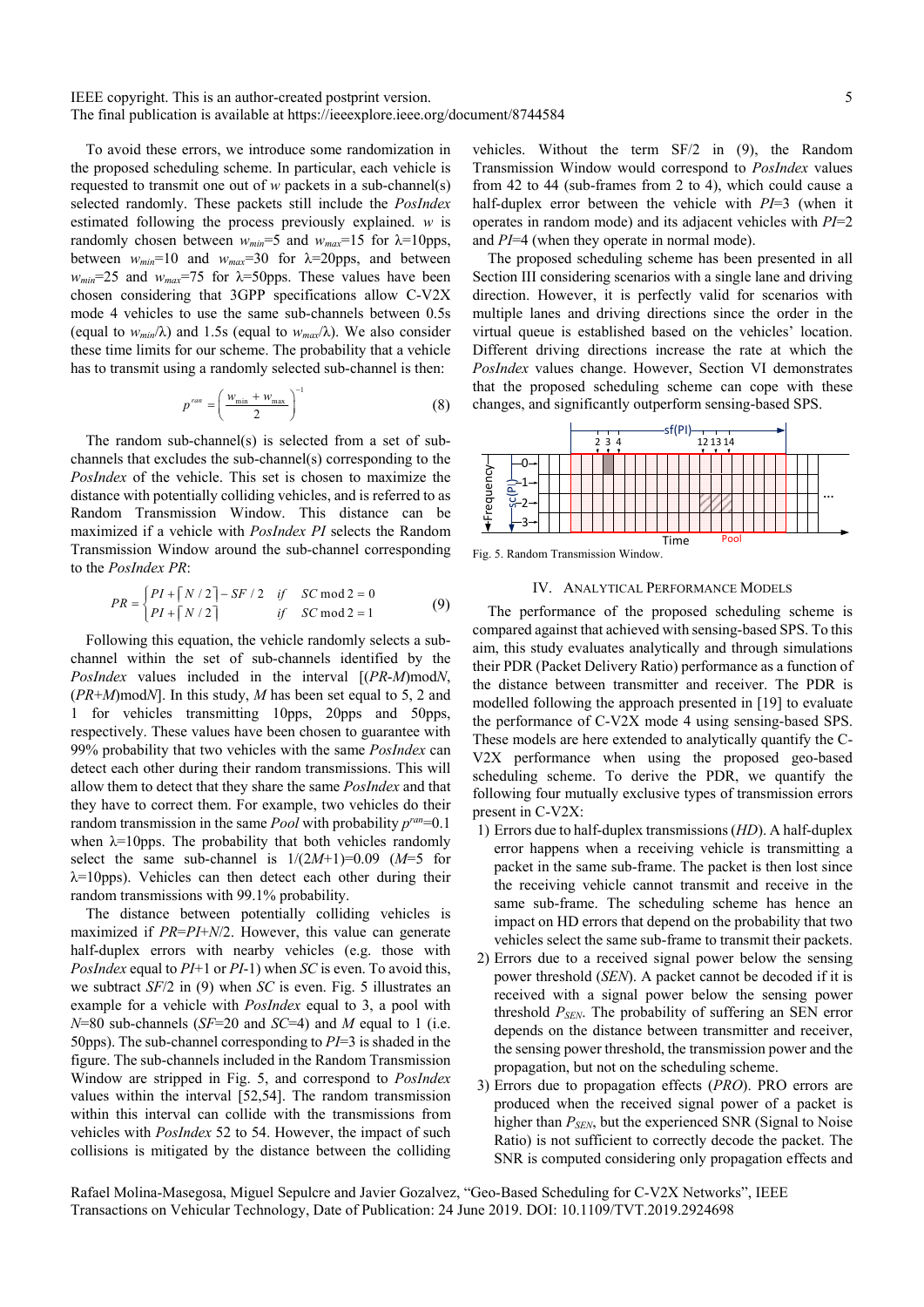not interference and packet collisions. PRO errors depend on the same factors as *SEN* errors plus on the MCS used to transmit a packet. In this study, PRO errors exclude *HD* and *SEN* errors.

4) Error due to packet collisions (*COL*). This error is produced when a vehicle transmits on the same sub-channel and subframe than another vehicle, and the resulting SINR (Signal to Interference and Noise Ratio) is not sufficient to correctly decode the packet. COL errors depend on the scheduling scheme, the traffic density, the transmission parameters, the distance between transmitter and receiver, and the propagation. In this study, COL errors exclude those quantified in  $1$ ,  $2$ ) and  $3$ ).

We can then assume that a packet is correctly received if none of the four possible errors occur. The PDR is then:

$$
PDR(d_{t,r}) = (1 - \delta_{SEN}(d_{t,r})) \cdot (1 - \delta_{PRO}(d_{t,r})) \cdot (1 - \delta_{COL}(d_{t,r})) \cdot (1 - \delta_{COL}(d_{t,r})) \tag{10}
$$

where *δHD*, *δSEN*, *δPRO* and *δCOL* represent, respectively, the probability of not correctly receiving a packet due to HD, SEN, PRO and COL errors.  $d_{tr}$  represents the distance between the transmitting  $(v_t)$  and receiving vehicles  $(v_r)$ .

The PDR is here analytically derived for a multi-lane highway scenario with a traffic density of *β* vehicles per meter (i.e. average distance between vehicles of 1/*β* meters). We define Δ*PIt,r* as the difference between the *PosIndex* of vehicles  $v_t$  and  $v_r$ . This difference is related to the distance between the two vehicles, the traffic density and the number of sub-channels in the *Pool*:

$$
\Delta PI_{t,r} = \left\| \beta \cdot d_{t,r} \right\| \mod N \tag{11}
$$

where the operation  $||x||$  represents the nearest integer of *x*.

All vehicles transmit  $\lambda$  packets per second with power  $P_t$  in a 10MHz channel at 5.9GHz. Following the 3GPP traffic model [20], each vehicle periodically generates beacons or packets. One out of five packets contains 300 bytes of data (referred to as LF or Low Frequency), while the other four contain 190 bytes (HF or High Frequency).

## *A. HD errors*

To compute  $\delta_{HD}$ , we need to differentiate when the vehicle is transmitting in the sub-channel corresponding to its *PosIndex* (normal mode) and when it is using the random sub-channel (random mode). The probability that vehicle  $v_r$  cannot receive a packet due to the HD effect can be approximated as:

$$
\delta_{HD}\left(d_{t,r}\right) = p^{ran} \cdot \delta_{HD}^{ran}\left(d_{t,r}\right) + p^{nor} \cdot \delta_{HD}^{nor}\left(d_{t,r}\right) \tag{12}
$$

where  $\delta_{HD}^{ran}(d_{t,r})$  and  $\delta_{HD}^{nor}(d_{t,r})$  represent the probability that  $v_r$ cannot receive a packet due to the half-duplex effect when  $v_t$ operates in random and normal mode, respectively. *pnor* is the probability that  $v_t$  operates in normal mode. Let's consider the example in Fig. 5 where  $v_t$  has a *PosIndex* equal to 3 and selects the sub-channel in grey when operating under normal mode. In this case, vehicles operating under normal mode and transmitting in the same sub-frame as  $v_t$  will not receive the packet from  $v_t$ . Their probability of HD error is then equal to the probability that they are in normal mode, i.e.  $p^{nor} = 1 - p^{ran}$ .

An HD error can also occur when  $v_t$  is operating under normal mode (*PosIndex* of 3 and the grey sub-channel in Fig. 5) and the receiving vehicles that normally operate under subframes 12, 13 and 14 (Fig. 5) operate under random mode. Following (9), these vehicles can select a sub-channel in the same sub-frame as the grey sub-channel when they operate in random mode. In this case, the probability of HD error is equal to the probability that the receiving vehicle is in random mode multiplied by the probability that it selects the same sub-frame as  $v_t$  when  $v_t$  operates under normal mode (i.e. sub-frame 3 in Fig. 5). In this case, the probability of HD error is equal to  $p^{ran}/(2M+1)$ . The probability of HD error when  $v_t$  operates under normal mode can then be expressed as:

$$
\delta_{HD}^{nor}(d_{t,r}) = \begin{cases} p^{nor} & if & \Delta PI_{t,r} \in \{0, K/2, K, 3K/2\} \\ p^{ran}/(2M+1) & if & \Delta PI_{t,r} \in R_{K/4} \cup R_{3K/4} \cup R_{5K/4} \cup R_{7K/4} \ (13) \\ 0 & else \end{cases}
$$

Where  $K = N / |SC / 2|$  and  $R_X$  is the set of 2*M*+1 *PosIndex* values centered at *X*:

$$
R_X = \{X - M, ..., X + M\}
$$
 (14)

Under random mode,  $v_t$  selects a sub-channel and sub-frame following (5), (6) and (9). In Fig. 5, the set of candidate subchannels include sub-channel 2 in sub-frames 12, 13 and 14. The probability that vehicles in these sub-frames experience an HD error is equal to the probability that they operate in normal mode multiplied by the probability that  $v_t$  selects their subframe for its random transmission. This probability of HD error is equal to  $p^{nor}/(2M+1)$ . Similarly, an HD error can occur if vehicles with a normal transmission in sub-frames 2, 3 and 4 operate under random mode, and select the same sub-frame as  $v_t$  when  $v_t$  is operating under random mode. This probability of HD error is equal to *pran*/(2*M*+1). The probability of HD error when  $v_t$  operates under random mode is then:

$$
\delta_{HD}^{ran}(d_{t,r}) = \begin{cases} p^{nor} / (2M+1) & if & \Delta PI_{t,r} \in R_{K/4} \cup R_{3K/4} \cup R_{5K/4} \cup R_{7k} \\ p^{ran} / (2M+1) & if & \Delta PI_{t,r} \in R_0 \cup R_{K/2} \cup R_K \cup R_{3K/2} \\ 0 & else \end{cases}
$$
(15)

# *B. SEN errors*

*SEN* errors are not influenced by the scheduling scheme. The probability of error because a packet is received with a signal power below the sensing power threshold  $P_{SEN}$  is then the same whether using the sensing-based SPS scheme or our proposal. This probability was derived in [19] and is equal to:

$$
\delta_{SEN}(d_{t,r}) = \frac{1}{2} \left( 1 - erf \left( \frac{P_t - PL(d_{t,r}) - P_{SEN}}{\sigma \sqrt{2}} \right) \right) \tag{16}
$$

where *erf* is the well-known error function,  $d_{tr}$  is the distance between transmitter and receiver,  $P_t$  is the transmission power, *PL*( $d_{t,r}$ ) is the pathloss at  $d_{t,r}$ , and  $\sigma$  is the variance of the shadowing (*SH*) that is modeled as a log-normal random distribution with zero mean. Readers are referred to [19] for details on how this probability was computed.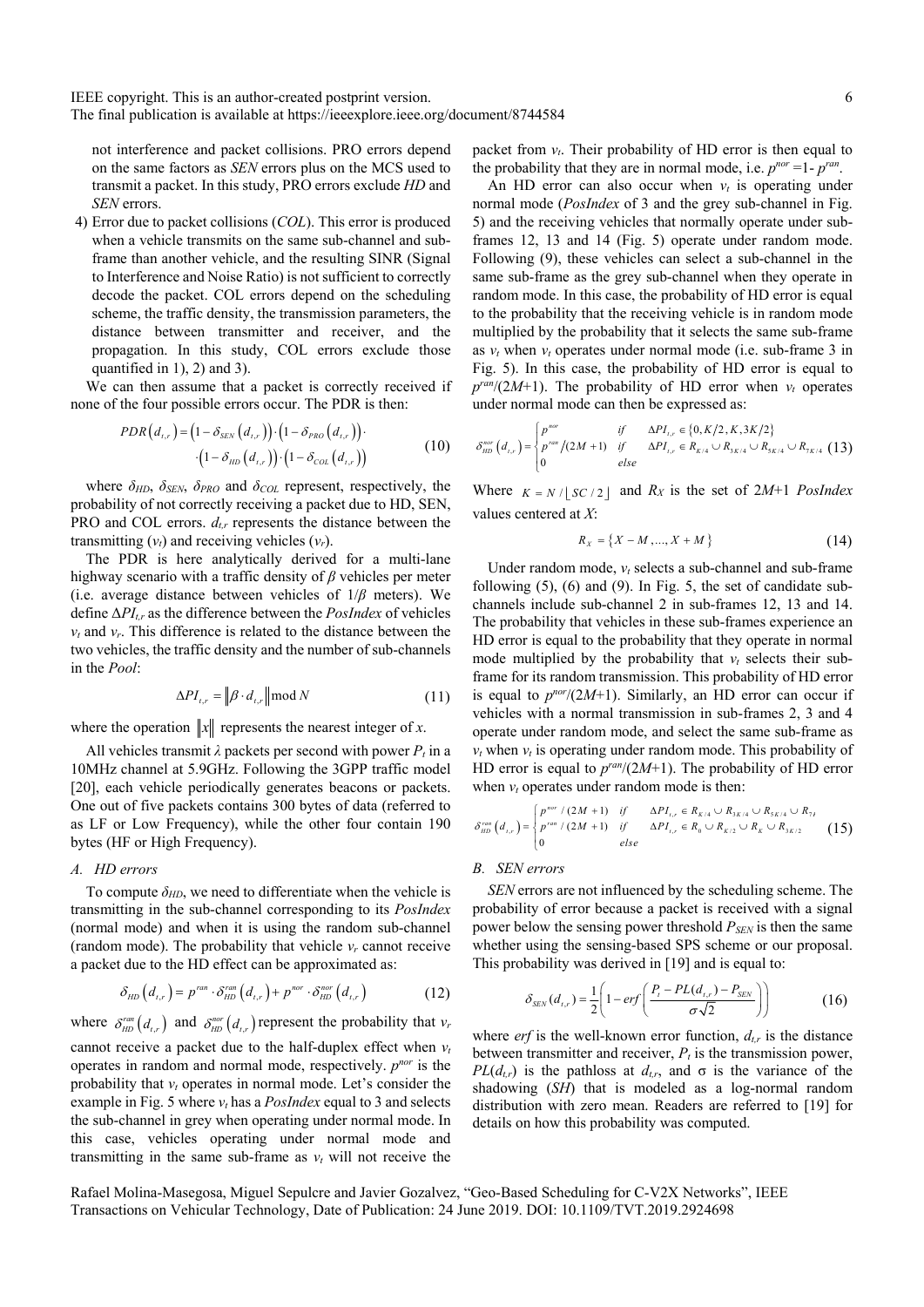### *C. PRO errors*

The probability that a packet is lost due to propagation effects does not depend on the scheduling scheme. It depends on the SNR of the received packet and the PHY layer performance of the receiver. The PHY layer performance depends on the size of the packet and the MCS used to transmit it. [19] presented an analytical model for *δPRO* considering all packets of equal size and using the same MCS. This paper extends this model to consider LF and HF packets encoded with different MCS. In this case, the probability that a packet is lost due to propagation effects can be expressed as:

$$
\delta_{PRO}\left(d_{t,r}\right) = p^{HF} \cdot \delta_{PRO}^{HF}\left(d_{t,r}\right) + p^{LF} \cdot \delta_{PRO}^{LF}\left(d_{t,r}\right) \tag{17}
$$

where  $p^{LF}$ (=1/5) and  $p^{HF}$ (=4/5) are the probability to transmit an LF or HF packet.  $\delta_{PRO}^{HF}(d_{t,r})$  and  $\delta_{PRO}^{LF}(d_{t,r})$  represent the probabilities that an HF or LF packet is lost due to propagation effects, respectively. The *SNR* at a receiver can be expressed (in dB) as a random variable:

$$
SNR(d_{t,r}) = P_r(d_{t,r}) - N_0 = P_r - PL(d_{t,r}) - SH - N_0 \tag{18}
$$

where  $N_0$  is the noise power. The pathloss is constant at a fixed distance *dt,r*, so the *SNR* follows the same distribution as the shadowing *SH* but with a mean value equal to  $P_t$  -  $PL$  -  $N_0$ .

We use the link level Look-Up Tables (LUTs) presented in [22] to model the C-V2X PHY layer performance. These LUTs relate the Block Error Rate (BLER) to the *SNR* for a packet size, MCS, scenario (highway or urban), and relative speed between transmitter and receiver. The probability that an HF packet is lost due to propagation effects is:

$$
\delta_{PRO}^{HF}(d_{t,r}) = \sum_{s=-\infty}^{+\infty} BLER^{HF}(s) \cdot f_{SNR|P_r > P_{SEN}, d_{t,r}}(s)
$$
(19)

where

$$
f_{SNR|P_r > P_{SEN}, d_{i,r}}(s) = \begin{cases} \frac{f_{SNR, d_{i,r}}(s)}{1 - \delta_{SEN}} & if P_r > P_{SEN} \\ 0 & if P_r \le P_{SEN} \end{cases}
$$
(20)

*BLERHF*(*s*) represents the BLER for an SNR equal to *s* and the MCS utilized to transmit the HF packets.  $\hat{f}_{SNR,d}$  *(s)* represents the PDF of the *SNR*.  $f_{SNR|P, > P_{cav}, d_{av}}(s)$  is the PDF of the SNR at  $d_{tr}$  for SNR values with  $P_r > P_{SEN}$ . The objective of this term is to omit packets with a received signal power lower than  $P_{SEN}$ since they have already been taken into account in (16). The PDF of the *SNR* needs to be normalized by 1-  $\delta_{SEN}$  in (20) so that the integral of this equation between - $\infty$  and + $\infty$  is 1, and the probability  $\delta_{PRO}^{HF}$  is between 0 and 1.

 $\delta_{PRO}^{LF}$  is derived similarly, and can be expressed as:

$$
\delta_{PRO}^{LF}(d_{t,r}) = \sum_{s=-\infty}^{+\infty} BLER^{LF}(s) \cdot f_{SNR|P_r > P_{SEN}, d_{t,r}}(s)
$$
(21)

# *D. COL errors*

Errors due to packet collisions are produced when an interfering vehicle  $v_i$  transmits on the same sub-frame and subchannel than the transmitting vehicle  $v_t$ , and the interference generated results in an SINR that is not sufficient for the receiving vehicle  $v_r$  to correctly decode the packet. This error depends on the scheduling scheme, and hence it is necessary to derive the analytical expression for our proposal. The probability of error due to collisions also depends on the packet size, and can hence be expressed as:

$$
\delta_{COL}\left(d_{t,r}\right) = p^{HF} \cdot \delta_{COL}^{HF}\left(d_{t,r}\right) + p^{LF} \cdot \delta_{COL}^{LF}\left(d_{t,r}\right) \tag{22}
$$

where  $\delta_{\text{COL}}^{\text{HF}}(d_{t,r})$  and  $\delta_{\text{COL}}^{\text{LF}}(d_{t,r})$  represent the probability of packet loss due to collisions when the transmitting vehicle transmits a HF or a LF packet, respectively. These probabilities can be expressed as a function of the probability that the transmitting vehicle is in normal or random mode, and the probabilities that packet collisions occur when operating under each mode and when transmitting HF or LF packets:

$$
\delta_{COL}^{HF}(d_{t,r}) = p^{nor} \cdot \delta_{COL}^{nor, HF}(d_{t,r}) + p^{ran} \cdot \delta_{COL}^{con, HF}(d_{t,r})
$$
 (23)

$$
\delta_{COL}^{LF}(d_{t,r}) = p^{nor} \cdot \delta_{COL}^{nor,LF}(d_{t,r}) + p^{ran} \cdot \delta_{COL}^{ran,LF}(d_{t,r})
$$
(24)

where:

$$
\delta_{COL}^{nor, HF} (d_{t,r}) = 1 - \prod_{i} \left( 1 - \delta_{COL}^{nor, HF, i} (d_{t,r}, d_{t,i}, d_{i,r}) \right)
$$
(25)

$$
\delta_{COL}^{nor,LF}(d_{t,r}) = 1 - \prod_{i} \left( 1 - \delta_{COL}^{nor,LF,i}(d_{t,r}, d_{t,i}, d_{i,r}) \right)
$$
 (26)

$$
\delta_{COL}^{ran, HF} (d_{t,r}) = 1 - \prod_{i} \left( 1 - \delta_{COL}^{ran, HF, i} (d_{t,r}, d_{t,i}, d_{i,r}) \right)
$$
 (27)

$$
\delta_{COL}^{ran,LF}(d_{t,r}) = 1 - \prod_{i} \left(1 - \delta_{COL}^{ran,LF,i}(d_{t,r}, d_{t,i}, d_{i,r})\right)
$$
(28)

Eq. (25) to (28) are expressed as a function of the interfering vehicle  $v_i$  and its distance to the transmitting and receiving vehicles.  $v_i$  can provoke a COL error if  $v_i$  and  $v_i$  simultaneously transmit using the same sub-channel, and the interference generated by  $v_i$  is such that the packet is lost due to the SINR. The previous equations can be expressed as:

$$
\delta_{COL}^{nor, HF, i} \left( d_{t,r}, d_{t,i}, d_{i,r} \right) = p_{SIM}^{nor, HF} \left( d_{t,i} \right) \cdot p_{INT}^{HF} \left( d_{t,r}, d_{i,r} \right) \tag{29}
$$

$$
\delta_{COL}^{nor,LF,i}\left(d_{t,r}, d_{t,i}, d_{i,r}\right) = p_{SIM}^{nor,LF}\left(d_{t,i}\right) \cdot p_{INT}^{LF}\left(d_{t,r}, d_{i,r}\right) \tag{30}
$$

$$
\delta_{COL}^{ran, HF, i} (d_{t,r}, d_{t,i}, d_{i,r}) = p_{SIM}^{ran, HF} (d_{t,i}) \cdot p_{INT}^{HF} (d_{t,r}, d_{i,r}) \qquad (31)
$$

$$
\delta_{COL}^{ram,LF,i} (d_{t,r}, d_{t,i}, d_{i,r}) = p_{SIM}^{ram,LF} (d_{t,i}) \cdot p_{INT}^{LF} (d_{t,r}, d_{i,r}) \tag{32}
$$

 $p_{SM}^{nor, HF}(d_{i,i})$  in eq. (29) represents the probability that  $v_t$  and  $v_i$  simultaneously transmit using the same sub-channel when  $v_t$ 

is transmitting an HF packet under normal mode.  $p_{NT}^{HF}(d_{i,r}, d_{i,r})$ is the probability that the interference generated by  $v_i$  on  $v_r$  is higher than a threshold that would provoke that if  $v_t$  and  $v_i$ simultaneously transmit on the same sub-channel, *vr* cannot correctly decode the packet. Terms in eq. (30), (31) and (32) are analogous but for LF packets and/or transmissions in random mode. These probabilities are next computed.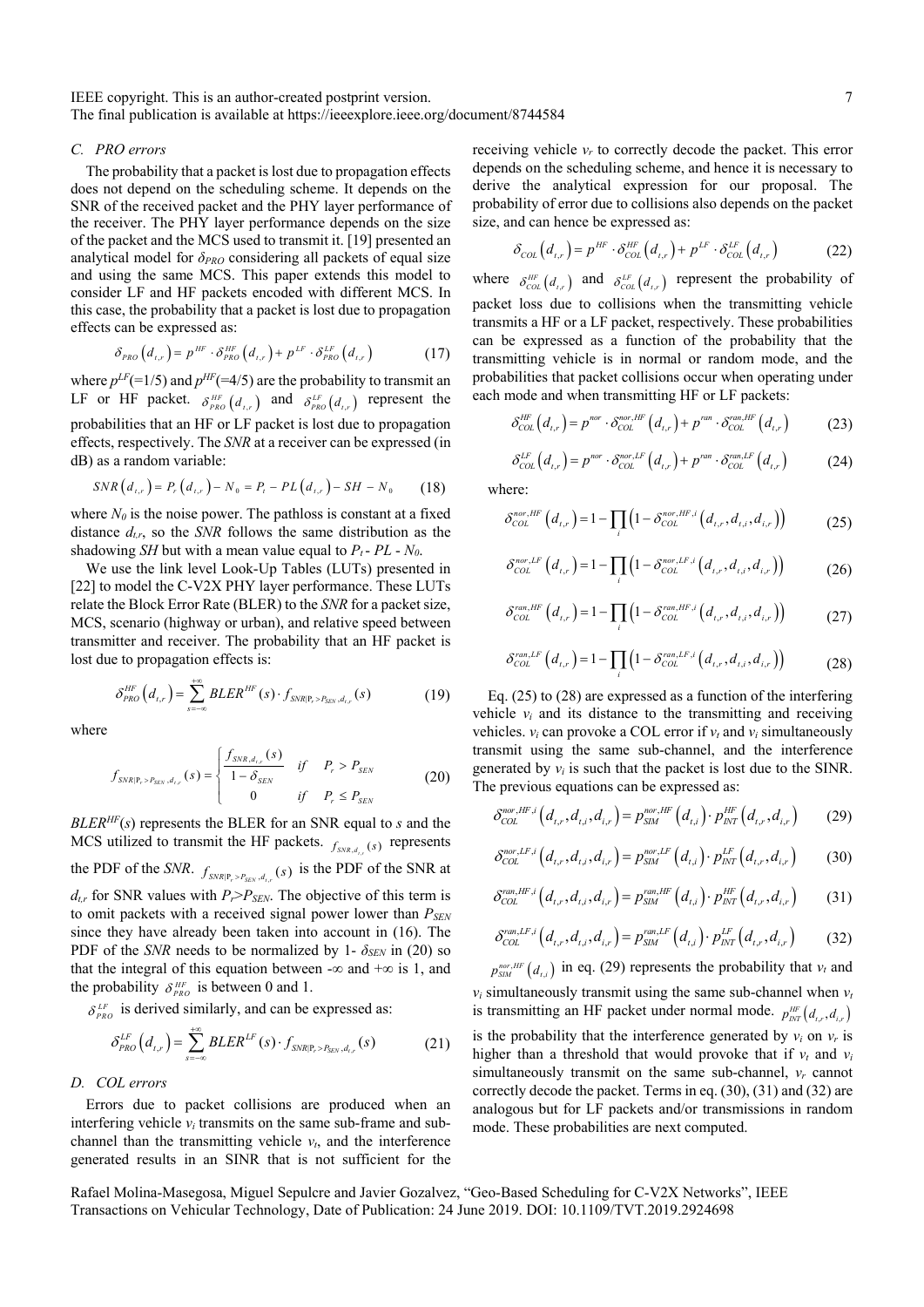## *D1. Probability that interference is higher than threshold*

We assume that the effect of the interference from  $v_i$  to  $v_r$  is equivalent to additional noise. The *SINR* at *vr* can then be expressed in dB as:

$$
SINR(d_{t,r}, d_{i,r}) = P_r(d_{t,r}) - P_i(d_{i,r}) - N_0
$$
\n(33)

where  $P_i$  is the signal power received by  $v_r$  from  $v_i$ . *SINR* is hence a random variable resulting from the sum of two random variables  $(P_r$  and  $P_i$ ). The PDF of the *SINR* can hence be obtained from the cross correlation of the PDF of *Pr* and *Pi*. The probability that  $v_r$  incorrectly receives a HF packet due to low *SINR* (i.e. low  $P_r$  and/or high  $P_i$ ) is then:

$$
p_{SINR}^{HF}(d_{t,r}, d_{i,r}) = \sum_{s=-\infty}^{+\infty} BLER^{HF}(s) \cdot f_{SINR|P_{r} > P_{SEN}, d_{t,r}, d_{i,r}}(s)
$$
 (34)

Equation (34) includes the HF packets incorrectly received due to propagation effects. These packets were already considered in  $\delta_{PRO}^{HF}(d_{t,r})$ . To only consider those HF packets lost due to collisions, we perform the following normalization:

$$
p_{INT}^{HF}\left(d_{t,r}, d_{i,r}\right) = \frac{p_{SINR}^{HF}\left(d_{t,r}, d_{i,r}\right) - \delta_{PRO}^{HF}\left(d_{t,r}\right)}{1 - \delta_{PRO}^{HF}\left(d_{t,r}\right)}
$$
(35)

where  $\delta_{PRO}^{HF}(d_{t,r})$  is obtained from (19). The same LUTs used in (19) are used in (34) to estimate the BLER in *BLERHF*(*s*).

The equations for LF packets are analogous to those of HF packets, and are obtained replacing the HF-dependent variables in (34) and (35) by the LF ones:

$$
p_{SINR}^{LF}\left(d_{t,r}, d_{i,r}\right) = \sum_{s=-\infty}^{+\infty} BL^{LF}\left(s\right) \cdot f_{SINR|P_{r}>P_{SEN}, d_{t,r}, d_{i,r}}\left(s\right) \tag{36}
$$

$$
p_{INT}^{LF}\left(d_{t,r}, d_{i,r}\right) = \frac{p_{SINR}^{LF}\left(d_{t,r}, d_{i,r}\right) - \delta_{PRO}^{LF}\left(d_{t,r}\right)}{1 - \delta_{PRO}^{LF}\left(d_{t,r}\right)}
$$
(37)

*D2. Probability that*  $v_t$  *and*  $v_i$  *simultaneously transmit on the same sub-channel*

The probability  $p_{SIM}$  that  $v_t$  and  $v_i$  transmit simultaneously in the same sub-frame and sub-channel depends on whether they operate in normal or random mode, and on whether they transmit a HF or LF packet. When  $v_t$  is in normal mode and transmits a HF packet, it can receive interference from vehicles *vi* operating in normal mode and using the same *PosIndex* (i.e.  $\Delta P I_t = 0$ ). This situation can occur with probability  $p^{nor}$ .  $v_t$  can also receive interference from a vehicle *vi* that transmits an LF packet in normal mode with  $\Delta P I_{ti} = K$ . This is case since we consider that LF packets occupy twice the number of subchannels of HF packets. The probability that this situation occurs is equal to the probability that  $v_i$  is in normal mode and transmits an LF packet  $(p^{nor} \cdot p^{LF})$ .  $v_t$  can also receive interference from vehicles  $v_i$  operating under random mode. More specifically, when  $v_t$  transmits an HF packet under normal mode, it can be interfered with probability *pran*/(2*M*+1) by vehicles *vi* operating under random mode and with Δ*PIt,i* є *R*5*K*/4. In this case,  $p^{ran}/(2M+1)$  represents the probability that  $v_i$  is in random mode and selects the same sub-frame and sub-channel than  $v_t$  (i.e.  $1/(2M+1)$ ). Similarly,  $v_t$  can also receive interference from vehicles  $v_i$  that transmit an LF packet in random mode with  $\Delta PI_{t,i}$   $\epsilon$   $R_{K/4}$ . This situation occurs with probability  $p^{ran} \cdot p^{LF}/(2M+1)$  since interfering vehicles  $v_i$  have to be in random mode and transmit an LF packet. The probability that  $v_t$  is interfered when transmitting an HF packet in normal mode can then be expressed as:

$$
p_{\mathit{SIM}}^{\mathit{nor},\mathit{HF}}\left(d_{\mathit{r},i}\right) = \begin{cases} p^{\mathit{nor}} & \text{if } \Delta P I_{\mathit{r},i} = 0\\ p^{\mathit{nor}} \cdot p^{\mathit{LF}} & \text{if } \Delta P I_{\mathit{r},i} = K\\ p^{\mathit{ran}} / (2M + 1) & \text{if } \Delta P I_{\mathit{r},i} \in R_{\mathit{SK}/4}\\ p^{\mathit{ran}} \cdot p^{\mathit{LF}} / (2M + 1) & \text{if } \Delta P I_{\mathit{r},i} \in R_{\mathit{K}/4}\\ 0 & \text{else} \end{cases} \tag{38}
$$

The process to compute the probability that  $v_t$  is interfered when transmitting an LF packet in normal mode is analogous to that of HF packets. The main differences are that:

- *v<sub>i</sub>* operating in normal mode and with  $\Delta P I_{t,i} = K$  can interfere  $v_t$  when it transmits an HF packet. The probability that this happens is  $p^{nor}$  rather than  $p^{nor}$  $\cdot p^{LF}$ .
- $v_i$  operating in random mode and with  $\Delta P I_{t,i} \in R_{K/4}$  can interfere  $v_t$  with probability  $p^{ran}/(2M+1)$  since it can interfere whether transmitting an HF or LF packet.

The probability that  $v_t$  is interfered when transmitting an LF packet in normal mode can then be expressed as:

$$
p_{SM}^{nor,LF}(d_{t,i}) = \begin{cases} p^{nor} & \text{if} \qquad \Delta PI_{t,i} \in \{0, K\} \\ p^{ran} / (2M + 1) & \text{if} \qquad \Delta PI_{t,i} \in R_{K/4} \cup R_{5K/4} \\ 0 & \text{else} \end{cases}
$$
(39)

The potentially interfering vehicles are different when  $v_t$  is in random mode. Under this mode, the vehicles  $v_i$  that can interfere  $v_t$  when  $v_t$  transmits an HF packet are:

- Vehicles  $v_i$  with a *PosIndex* such that  $\Delta P I_{t,i} \in R_{7K/4}$ . This interference can occur with probability  $p^{nor}/(2M+1)$ . This is the case because  $v_i$  has to operate under normal mode and it does not depend on the type of packet it transmits (both LF and HF interfere in this case). Additionally,  $v_t$  has to randomly select the same sub-channel as  $v_i$  (there are  $2M+1$ possible sub-channels).
- Vehicles  $v_i$  with a *PosIndex* such that  $\Delta P I_{ti} \in R_{3K/4}$ . The interference can occur if vehicles  $v_i$  transmit a LF packet in normal mode, which happens with probability  $p^{nor}$ **·** $p^{LF}/(2M+1)$ .
- Vehicles *vi* operating in random mode and with a *PosIndex* such that  $\Delta PI_{t,i}$   $\epsilon$   $R_0$ . In this case, the probability of interference is *pran*/(2*M*+1).
- Vehicles  $v_i$  transmitting an LF packet in random mode and with a *PosIndex* such that  $\Delta PI_{ti} \in R_K$ . This situation can occur with probability  $p^{ran} \cdot p^{LF}/(2M+1)$ .

The probability that an interfering vehicle  $v_i$  simultaneously transmits in the same sub-channel than  $v_t$  when  $v_t$  is in random mode and transmits a HF packet can then be expressed as:

$$
p_{\scriptscriptstyle SM}^{\scriptscriptstyle ran, HF}\left(d_{\scriptscriptstyle t,i}\right) = \begin{cases} p^{\scriptscriptstyle nor}/\left(2M+1\right) & \text{if} \quad \Delta PI_{\scriptscriptstyle t,i} \in R_{\scriptscriptstyle 7K/4} \\ p^{\scriptscriptstyle nor} \cdot p^{\scriptscriptstyle LF}/\left(2M+1\right) & \text{if} \quad \Delta PI_{\scriptscriptstyle t,i} \in R_{\scriptscriptstyle 3K/4} \\ p^{\scriptscriptstyle ran}/\left(2M+1\right) & \text{if} \quad \Delta PI_{\scriptscriptstyle t,i} \in R_0 \\ p^{\scriptscriptstyle ran} \cdot p^{\scriptscriptstyle LF}/\left(2M+1\right) & \text{if} \quad \Delta PI_{\scriptscriptstyle t,i} \in R_K \\ 0 & \text{else} \end{cases} \tag{40}
$$

The potentially interfering vehicles  $v_i$  are the same when  $v_t$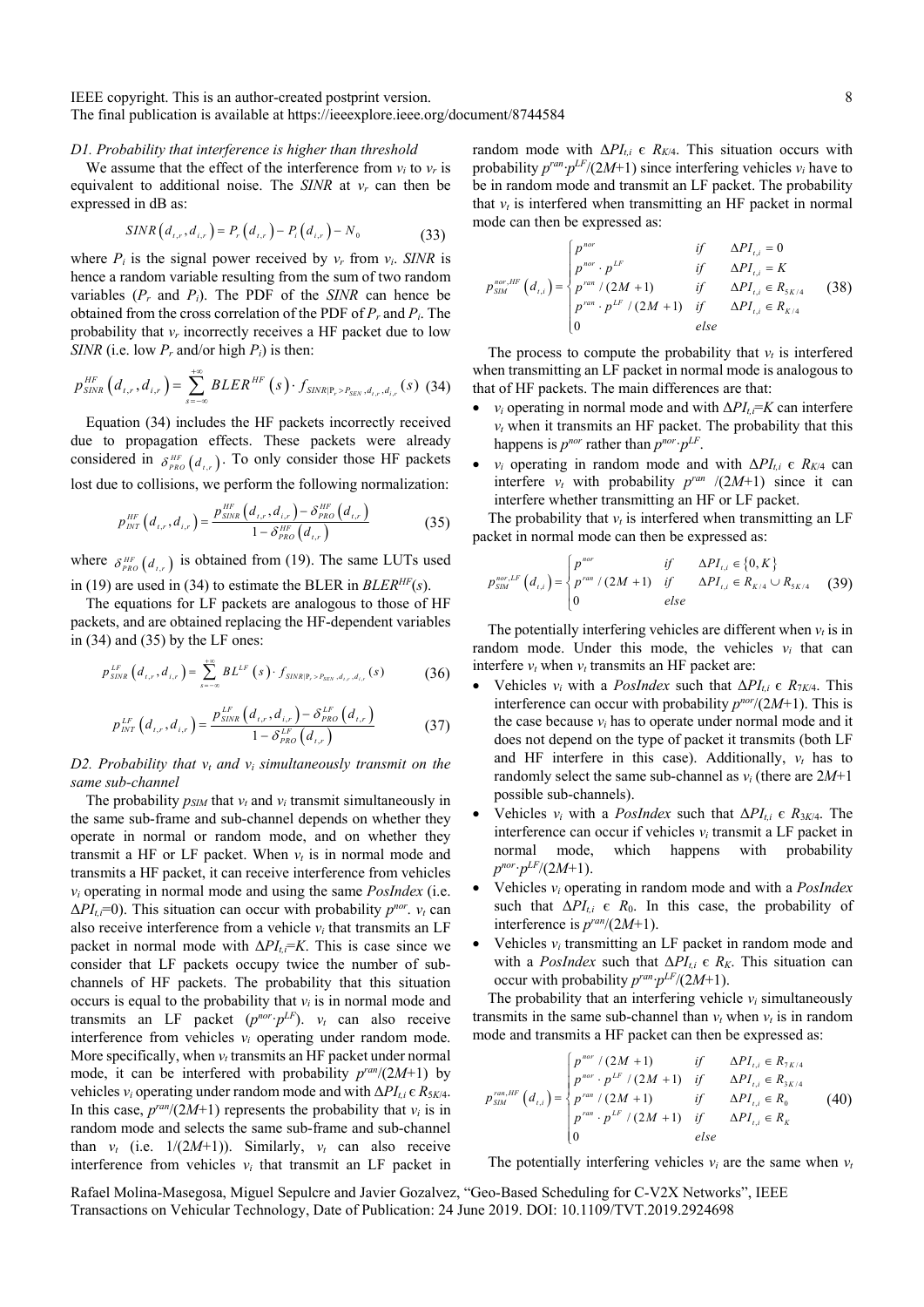transmits a LF packet under random mode than when it transmits a HF packet. Equation (40) can then be adapted to compute the probability that  $v_t$  and  $v_i$  simultaneously transmit on the same sub-channel when  $v_t$  is in random mode and transmits an LF packet. In this case, vehicles  $v_i$  could interfere  $v_t$  irrespective of whether they transmit a LF or a HF packet. As a result, (40) needs to be modified by removing  $p^{LF}$  in order to compute the probability that  $v_i$  interferes  $v_t$  when  $v_t$  is in random mode and transmits a LF packet:

$$
p_{\rm SIM}^{\rm ran,LF}\left(d_{\rm r,i}\right) = \begin{cases} p^{\rm nor}/\left(2M+1\right) & \text{if} \qquad \Delta PI_{\rm r,i} \in R_{3K/4} \cup R_{7K/4} \\ p^{\rm ran}/\left(2M+1\right) & \text{if} \qquad \Delta PI_{\rm r,i} \in R_0 \cup R_K \\ 0 & \text{else} \end{cases} \tag{41}
$$

The probability of packet loss due to collisions (*δCOL*) is then computed with (22) and (23)-(41). Finally, the PDR is computed using (10) where  $\delta_{HD}$ ,  $\delta_{SEN}$ ,  $\delta_{PRO}$  and  $\delta_{COL}$  are obtained from (12), (16), (17) and (22), respectively.

### V. EVALUATION SCENARIO

The scheduling schemes have been evaluated under a Highway scenario following 3GPP recommendations in [20]. The scenario implements a 5km highway segment with 6 lanes (3 lanes in each direction). The maximum speed is 140km/h for a traffic density of 60veh/km and 70km/h for 120veh/km. The mobility is modeled with the traffic simulator SUMO.

The scheduling schemes are evaluated considering C-V2X mode 4 communications. Such communications are simulated in VEINS using a C-V2X interface implemented by the authors following the 3GPP specifications in [20]. The C-V2X mode 4 interface (using sensing-based SPS) was validated against an analytical model in [19]. The proposed scheduling scheme has been implemented on the same simulator. The simulator models propagation using the WINNER+ B1 model recommended by 3GPP in [20]. The model implements a log-distance pathloss model, and models the shadowing using a log-normal random distribution with a standard deviation of 3dB. It also implements the shadowing correlation as specified in [20]. The simulator models the C-V2X PHY layer performance using the BLER-SNR curves from [22] that include the fast fading effect. Following the 3GPP guidelines [20], we assume perfect time and frequency synchronization at sub-frame and sub-carrier levels and a noise figure of 9dB. The simulator implements the In-Band Emission model defined by the 3GPP in [20]. All vehicles transmit beacons at 23dBm in a dedicated 10MHz channel at 5.9GHz. The channel is divided into 4 sub-channels of 12 RBs each. Beacons are periodically generated following the traffic model specified by the 3GPP in [20]. The model specifies that one out of five beacons contains 300 bytes of data (LF beacon), while the remaining four contain 190 bytes (HF beacons). LFs are transmitted using MCS 7, and require 2 subchannels. HFs are transmitted using MCS 9, and require 1 subchannel.

#### VI. RESULTS

# *A. Validation*

Fig. 6 compares the PDR obtained with the proposed



Fig. 6. PDR as a function of the distance between transmitter and receiver. Vehicles transmit 10pps.

scheduling scheme analytically (using the model in Section III) and through simulations. The simulation platform implements the complete geo-based scheduling scheme as described in Section V. This implementation provides an accurate estimate of the network performance that can be obtained with the proposed scheme under realistic mobility conditions. On the other hand, the analytical model provides an estimate of the performance that can be achieved when vehicles are perfectly ordered. Fig. 6 shows that both PDR curves are very similar which validates the analytical model and the implementation at the simulation platform. The small differences observed in Fig. 6 are mainly due to In-Band Emissions and to a small percentage of ordering errors in the simulations. The simulation platform models In-Band Emissions, and such emissions suppose some extra collision errors due to the near-far effect. The high mobility of vehicles during the simulations also generates a small percentage of ordering errors that contribute to the small differences between the analytical and simulation PDRs in Fig. 6. A correct operation of the proposed scheduling scheme requires that the *PosIndex* of a vehicle is equal to the *PosIndex*+1 of the preceding vehicle in the scenario. 99.4% and 99.2% of the vehicles in the simulations guaranteed this condition for traffic densities of 60 and 120 vehicles per km, respectively. The remaining vehicles select an incorrect *PosIndex* value. However, a packet collision between two vehicles only occurs if two vehicles select the same *PosIndex*. In the simulated scenarios, only 0.46% and 0.61% of the vehicles selected at a given moment the same *PosIndex* value as their preceding vehicle for traffic densities of 60 and 120 vehicles per km respectively. Their transmissions then collide, and these collisions contribute to the small differences observed in Fig. 6 between the analytical and simulated PDRs. This type of errors can occur when two nearby vehicles detect for a short period of time different vehicles close to their sensing range. In this case, they establish different virtual queues until they both detect the same vehicles.

Fig. 7 represents an example of the percentage of vehicles that change their position in the queue within a *Pool*, and the percentage of vehicles that incorrectly select their *PosIndex*. The figure clearly shows that only a very small percentage of vehicles incorrectly select their *PosIndex* despite the highly dynamic scenario (on average, around 20% of the vehicles in the scenario change their position in the queue within 100ms). This demonstrates that the geo-based scheduling scheme is robust, and can correctly handle continuous changes of the vehicles' position within the queue.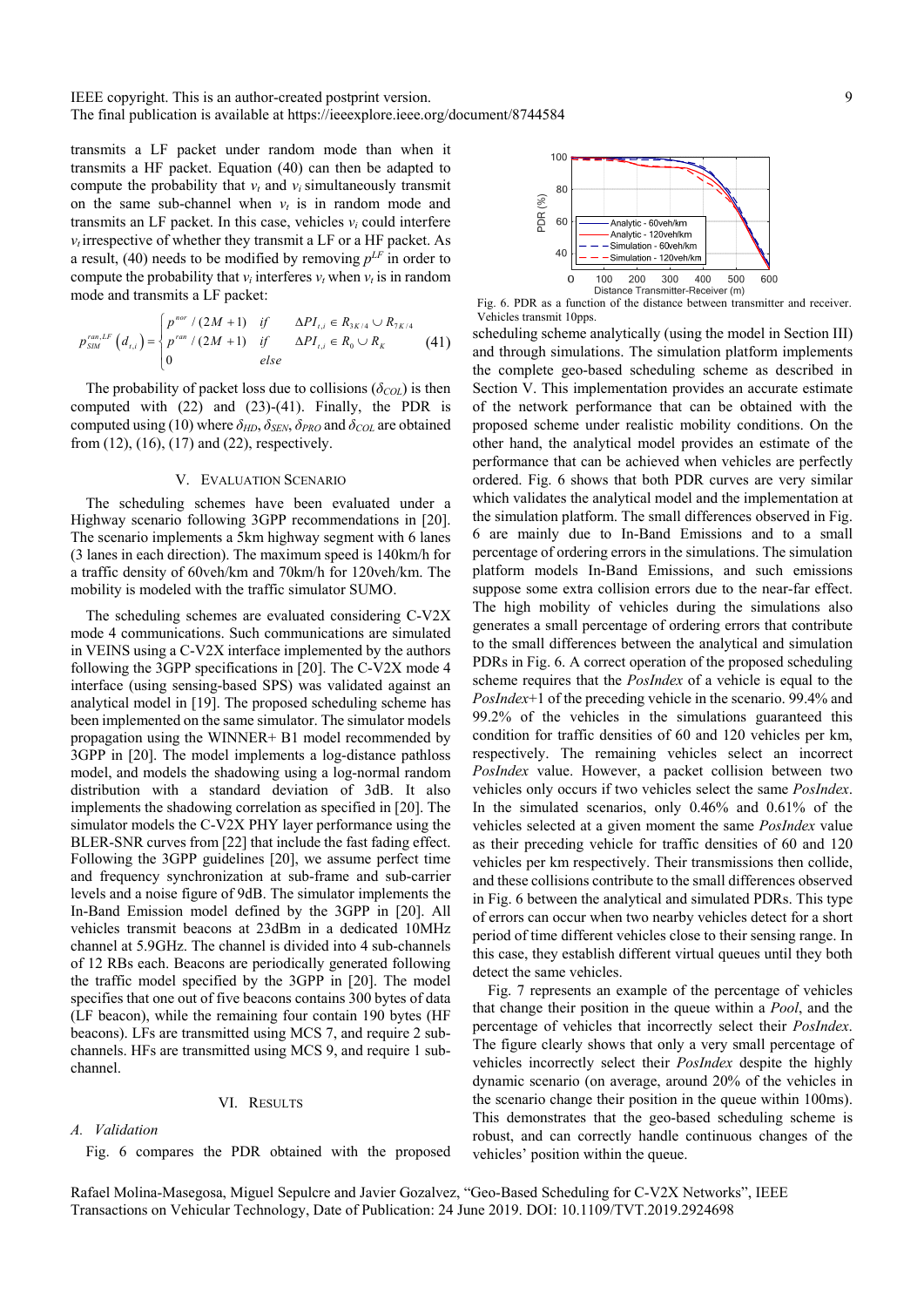

Fig. 7. Percentage of vehicles that change their position in the queue within a *Pool*, and percentage of vehicles that incorrectly select their *PosIndex*. Scenario with 120veh/km and 10pps. Similar trends observed for 60veh/km.

#### *B. Comparative analysis*

Fig. 8 compares the PDR obtained with the proposed geobased scheduling scheme to that obtained with the sensingbased SPS scheme defined in 3GPP. The comparison is done for simulations with a traffic density of 60 and 120 vehicles/km. Fig. 8 demonstrates that the geo-based scheduling scheme significantly outperforms the sensing-based scheduling algorithm. The figure also shows that our scheduling proposal better copes with an increase in the channel load, and its gains over the sensing-based SPS scheme augment with the traffic density. This is the case because our proposal better organizes the use of sub-channels and hence reduces the risk of packet collisions. This risk increases with the density for the sensingbased SPS scheme as illustrated in Fig. 9. This figure represents the percentage of packets incorrectly received per type of transmission error in C-V2X as a function of the distance between transmitter and receiver. The figure clearly shows that our proposed scheduling scheme significantly reduces the percentage of packets lost due to packet collisions compared to the standard sensing-based SPS scheme. Packet collisions are the dominant factor for packet loses up to a distance of 450m. This distance is where the hidden-terminal effect is stronger for the sensing-based SPS scheme. At this distance, our proposed geo-based scheduling scheme reduces packet collisions by 67.6% and 75.7% for 60 and 120 vehicles/km, respectively. These gains are due to a better and more efficient assignment of sub-channels. Propagation (SEN+PRO errors in Fig. 9) becomes the dominant factor for packet loses for distances higher than 450m. Both scheduling schemes experience the same percentage of packets lost due to propagation since our proposal does not modify the physical layer of C-V2X mode 4. Fig. 9 does not represent the percentage of packets lost due to HD errors since they are negligible for these scenarios. HD errors become more relevant when vehicles transmit more packets per second. Release 14 introduces support for C-V2X communications at 20pps and 50pps. These rates are expected to sustain some of the enhanced V2X use cases that have been specified under 3GPP Release 15 for connected and automated driving. High packet generation rates can challenge the operation of the sensing-based SPS scheme given the large percentage of packets lost due to packet collisions. This is actually observed when comparing the PDR obtained with the sensing-based SPS scheme in Fig. 8 and Fig. 10. Fig. 10

<sup>4</sup> No scheduling scheme can guarantee a high PDR for all distances when the channel load increases since the number of sub-channels is limited. Our



Fig. 8. PDR as a function of the distance between transmitter and receiver for 60 and 120 vehicles/km. Vehicles transmit 10pps.



Fig. 9. Percentage of packets lost due to packet collisions and propagation. Vehicles transmit 10pps.

represents the PDR obtained with the two scheduling schemes under evaluation when considering a packet generation rate of 50pps and a traffic density of 60 vehicles/km. The comparison of Fig. 8 and Fig. 10 clearly shows the strong PDR degradation experienced with the standardized sensing-based SPS scheme when the channel load increases as a result of higher packet generation rates. Fig. 10 clearly shows that the proposed scheduling scheme better copes with the increase in the channel load, and improves the PDR compared with the standardized sensing-based SPS scheme. In particular, the proposed scheduling scheme improves the PDR at short distances, and considerably augments the distance at which a PDR of 0.9 can be guaranteed. This PDR threshold is usually considered by the 3GPP to analyze the performance of V2X communications [2][20]. The proposed scheme significantly improves the PDR at short distances at the expense<sup>4</sup> of a lower PDR between 300 and 400m (although still higher than that achieved with sensingbased SPS). This is due to the Half-Duplex effect explained in Section IV.



Fig. 10. PDR as a function of the distance between transmitter and receiver for 60 vehicles/km and 50pps.

proposal has been designed so that the negative effects of such increase are observed for larger rather shorter distances between transmitter and receiver.